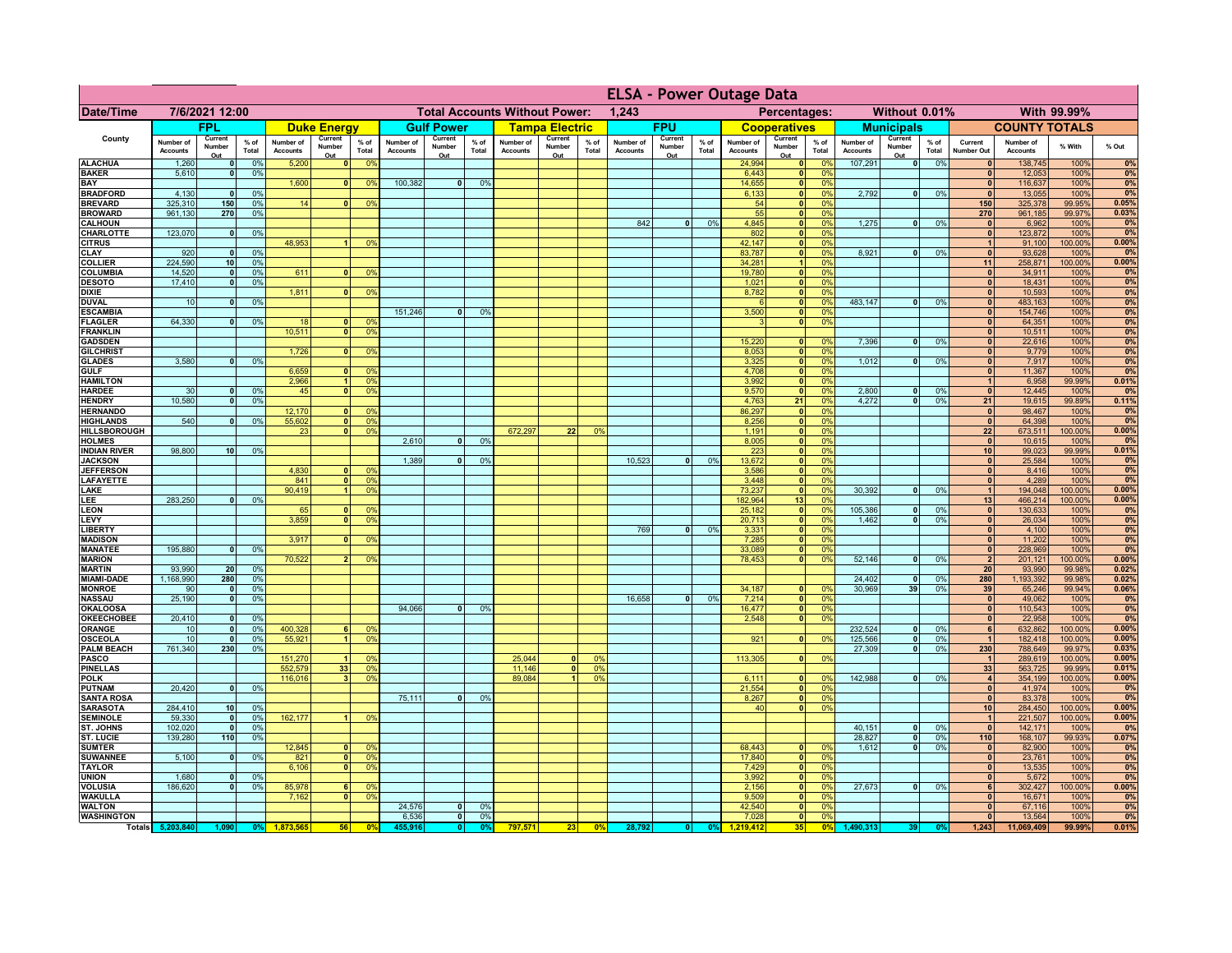## 7/6/2021 12:00 PM ELSA

| <b>Power Provider</b>                | <b>County</b>       | <b>Number of Customers</b> | <b>Current Number Out</b> | <b>Outage Percentage</b> | <b>Estimated Restore Time</b> |
|--------------------------------------|---------------------|----------------------------|---------------------------|--------------------------|-------------------------------|
| Florida Power and Light Company      | MIAMI-DADE          | 1,168,990                  | 280                       | 0.02%                    | <b>TBD</b>                    |
| Florida Power and Light Company      | <b>BROWARD</b>      | 961,130                    | 270                       | 0.03%                    | <b>TBD</b>                    |
|                                      |                     |                            |                           |                          |                               |
| Florida Power and Light Company      | PALM BEACH          | 761,340                    | 230                       | 0.03%                    | <b>TBD</b>                    |
| Florida Power and Light Company      | <b>BREVARD</b>      | 325,310                    | 150                       | 0.05%                    | <b>TBD</b>                    |
| Florida Power and Light Company      | <b>ST. LUCIE</b>    | 139,280                    | 110                       | 0.08%                    | <b>TBD</b>                    |
| <b>Keys Energy Services</b>          | <b>MONROE</b>       | 30,969                     | 39                        | 0.13%                    | TBD                           |
| <b>Duke Energy</b>                   | <b>PINELLAS</b>     | 552,579                    | 33                        | 0.01%                    | <b>TBD</b>                    |
| Tampa Electric Company               | HILLSBOROUGH        | 672,297                    | 22                        | 0.00%                    | $24$                          |
| Glades Electric Cooperative, Inc.    | <b>HENDRY</b>       | 4,009                      | 21                        | 0.52%                    | <b>TBD</b>                    |
| Florida Power and Light Company      | <b>MARTIN</b>       | 93,990                     | 20                        | 0.02%                    | <b>TBD</b>                    |
|                                      | LEE                 |                            | 13                        | 0.01%                    | <b>TBD</b>                    |
| Lee County Electric Cooperative      |                     | 182,964                    |                           |                          |                               |
| Florida Power and Light Company      | <b>COLLIER</b>      | 224,590                    | 10                        | 0.00%                    | TBD                           |
| Florida Power and Light Company      | <b>INDIAN RIVER</b> | 98,800                     | 10                        | 0.01%                    | <b>TBD</b>                    |
| Florida Power and Light Company      | SARASOTA            | 284,410                    | 10                        | 0.00%                    | TBD                           |
| <b>Duke Energy</b>                   | ORANGE              | 400,328                    | 6                         | 0.00%                    | <b>TBD</b>                    |
| Duke Energy                          | VOLUSIA             | 85,978                     | 6                         | 0.01%                    | <b>TBD</b>                    |
| <b>Duke Energy</b>                   | <b>POLK</b>         | 116,016                    | 3                         | 0.00%                    | <b>TBD</b>                    |
| Duke Energy                          | <b>MARION</b>       | 70,522                     | $\overline{2}$            | 0.00%                    | TBD                           |
| <b>Duke Energy</b>                   | <b>CITRUS</b>       | 48,953                     | $\mathbf 1$               | 0.00%                    | <b>TBD</b>                    |
|                                      |                     |                            | $\mathbf 1$               |                          |                               |
| Duke Energy                          | <b>HAMILTON</b>     | 2,966                      |                           | 0.03%                    | TBD                           |
| <b>Duke Energy</b>                   | LAKE                | 90,419                     | $1\,$                     | 0.00%                    | <b>TBD</b>                    |
| Duke Energy                          | <b>OSCEOLA</b>      | 55,921                     | $\mathbf 1$               | 0.00%                    | TBD                           |
| <b>Duke Energy</b>                   | <b>PASCO</b>        | 151,270                    | $1\,$                     | 0.00%                    | <b>TBD</b>                    |
| <b>Duke Energy</b>                   | SEMINOLE            | 162,177                    | $\mathbf 1$               | 0.00%                    | <b>TBD</b>                    |
| Lee County Electric Cooperative      | <b>COLLIER</b>      | 34,281                     | $1\,$                     | 0.00%                    | <b>TBD</b>                    |
| Tampa Electric Company               | <b>POLK</b>         | 89,084                     | $\mathbf 1$               | 0.00%                    | $24$                          |
| Central Florida Electric Cooperative | <b>ALACHUA</b>      | 935                        | $\mathbf 0$               | 0.00%                    | <b>TBD</b>                    |
|                                      | <b>DIXIE</b>        |                            | 0                         | 0.00%                    | <b>TBD</b>                    |
| Central Florida Electric Cooperative |                     | 8,143                      |                           |                          |                               |
| Central Florida Electric Cooperative | <b>GILCHRIST</b>    | 8,048                      | $\pmb{0}$                 | 0.00%                    | <b>TBD</b>                    |
| Central Florida Electric Cooperative | LAFAYETTE           | 10                         | 0                         | 0.00%                    | <b>TBD</b>                    |
| Central Florida Electric Cooperative | LEVY                | 18,371                     | $\pmb{0}$                 | 0.00%                    | <b>TBD</b>                    |
| Central Florida Electric Cooperative | <b>MARION</b>       | 9                          | 0                         | 0.00%                    | <b>TBD</b>                    |
| Chattahoochee Electric               | <b>GADSDEN</b>      | 1,173                      | 0                         | 0.00%                    | <b>TBD</b>                    |
| Choctawhatchee Electric Cooperative  | <b>HOLMES</b>       | 321                        | 0                         | 0.00%                    | <b>TBD</b>                    |
| Choctawhatchee Electric Cooperative  | <b>OKALOOSA</b>     | 16,477                     | $\pmb{0}$                 | 0.00%                    | <b>TBD</b>                    |
|                                      |                     | 134                        | 0                         | 0.00%                    | <b>TBD</b>                    |
| Choctawhatchee Electric Cooperative  | <b>SANTA ROSA</b>   |                            |                           |                          |                               |
| Choctawhatchee Electric Cooperative  | <b>WALTON</b>       | 42,429                     | 0                         | 0.00%                    | <b>TBD</b>                    |
| City of Alachua                      | <b>ALACHUA</b>      | 4,506                      | 0                         | 0.00%                    | <b>TBD</b>                    |
| City of Bartow                       | <b>POLK</b>         | 12,074                     | $\pmb{0}$                 | 0.00%                    | <b>TBD</b>                    |
| City of Blountstown                  | CALHOUN             | 1,275                      | 0                         | 0.00%                    | TBD                           |
| City of Bushnell                     | <b>SUMTER</b>       | 1,612                      | 0                         | 0.00%                    | <b>TBD</b>                    |
| City of Clewiston                    | <b>HENDRY</b>       | 4,272                      | 0                         | 0.00%                    | TBD                           |
| City of Fort Meade                   | <b>POLK</b>         | 2,379                      | $\pmb{0}$                 | 0.00%                    | <b>TBD</b>                    |
|                                      | GADSDEN             |                            | 0                         | 0.00%                    | TBD                           |
| City of Havana                       |                     | 1,455                      |                           |                          |                               |
| City of Leesburg                     | LAKE                | 24,500                     | $\pmb{0}$                 | 0.00%                    | <b>TBD</b>                    |
| City of Moore Haven                  | <b>GLADES</b>       | 1,012                      | 0                         | 0.00%                    | TBD                           |
| City of Mount Dora                   | LAKE                | 5,892                      | $\pmb{0}$                 | 0.00%                    | <b>TBD</b>                    |
| City of Newberry                     | <b>ALACHUA</b>      | 2,185                      | 0                         | 0.00%                    | <b>TBD</b>                    |
| City of Quincy                       | GADSDEN             | 4,768                      | 0                         | 0.00%                    | <b>TBD</b>                    |
| City of Starke                       | <b>BRADFORD</b>     | 2,792                      | 0                         | 0.00%                    | TBD                           |
| City of Tallahassee                  | LEON                | 105,386                    | $\pmb{0}$                 | 0.00%                    | <b>TBD</b>                    |
| City of Vero Beach                   | <b>INDIAN RIVER</b> | 0                          | 0                         |                          | TBD                           |
|                                      |                     |                            | $\mathbf 0$               |                          |                               |
| City of Wauchula                     | <b>HARDEE</b>       | 2,800                      |                           | 0.00%                    | <b>TBD</b>                    |
| City of Williston                    | LEVY                | 1,462                      | 0                         | 0.00%                    | TBD                           |
| City of Winter Park                  | ORANGE              | 14,947                     | $\pmb{0}$                 | 0.00%                    | <b>TBD</b>                    |
| Clay Electric Cooperative            | <b>ALACHUA</b>      | 24,059                     | 0                         | 0.00%                    | TBD                           |
| Clay Electric Cooperative            | <b>BAKER</b>        | 2,765                      | $\pmb{0}$                 | 0.00%                    | <b>TBD</b>                    |
| Clay Electric Cooperative            | <b>BRADFORD</b>     | 6,133                      | 0                         | 0.00%                    | TBD                           |
| Clay Electric Cooperative            | <b>CLAY</b>         | 83,787                     | $\pmb{0}$                 | 0.00%                    | <b>TBD</b>                    |
| Clay Electric Cooperative            | COLUMBIA            | 17,751                     | 0                         | 0.00%                    | TBD                           |
| Clay Electric Cooperative            | <b>DUVAL</b>        | 6                          | $\pmb{0}$                 | 0.00%                    | <b>TBD</b>                    |
| Clay Electric Cooperative            |                     | 3                          | 0                         |                          |                               |
|                                      | <b>FLAGLER</b>      |                            |                           | 0.00%                    | TBD                           |
| Clay Electric Cooperative            | <b>GILCHRIST</b>    | 5                          | 0                         | 0.00%                    | TBD                           |
| Clay Electric Cooperative            | LAKE                | 2,284                      | 0                         | 0.00%                    | TBD                           |
| Clay Electric Cooperative            | LEVY                | 671                        | $\pmb{0}$                 | 0.00%                    | <b>TBD</b>                    |
| Clay Electric Cooperative            | <b>MARION</b>       | 16,459                     | 0                         | 0.00%                    | TBD                           |
| Clay Electric Cooperative            | <b>PUTNAM</b>       | 21,554                     | $\pmb{0}$                 | 0.00%                    | <b>TBD</b>                    |
| Clay Electric Cooperative            | SUWANNEE            | 10                         | 0                         | 0.00%                    | TBD                           |
| Clay Electric Cooperative            | <b>UNION</b>        | 3,992                      | $\pmb{0}$                 | 0.00%                    | <b>TBD</b>                    |
| Clay Electric Cooperative            | VOLUSIA             | 2,156                      | 0                         | 0.00%                    | TBD                           |
|                                      |                     |                            |                           |                          |                               |
| <b>Duke Energy</b>                   | <b>ALACHUA</b>      | 5,200                      | $\pmb{0}$                 | 0.00%                    | <b>TBD</b>                    |
| Duke Energy                          | BAY                 | 1,600                      | 0                         | 0.00%                    | TBD                           |
| <b>Duke Energy</b>                   | <b>BREVARD</b>      | 14                         | 0                         | 0.00%                    | TBD                           |
|                                      |                     |                            |                           |                          |                               |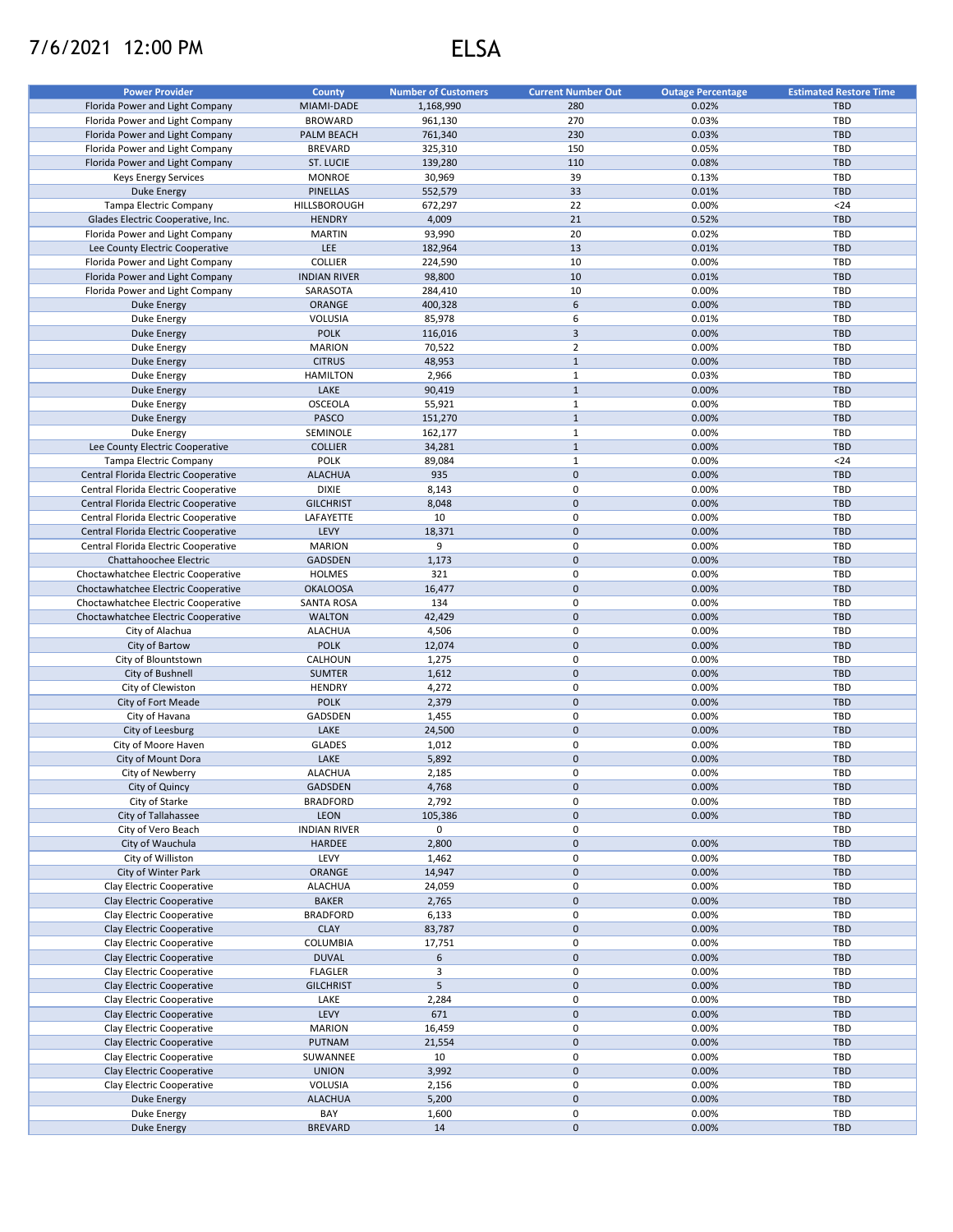## 7/6/2021 12:00 PM ELSA

| Duke Energy                                        | COLUMBIA          | 611         | 0           | 0.00% | TBD        |
|----------------------------------------------------|-------------------|-------------|-------------|-------|------------|
| <b>Duke Energy</b>                                 | <b>DIXIE</b>      | 1,811       | $\mathbf 0$ | 0.00% | <b>TBD</b> |
| Duke Energy                                        | <b>FLAGLER</b>    | 18          | 0           | 0.00% | <b>TBD</b> |
|                                                    |                   |             |             |       |            |
| Duke Energy                                        | <b>FRANKLIN</b>   | 10,511      | $\mathsf 0$ | 0.00% | <b>TBD</b> |
| Duke Energy                                        | <b>GILCHRIST</b>  | 1,726       | 0           | 0.00% | <b>TBD</b> |
| <b>Duke Energy</b>                                 | <b>GULF</b>       | 6,659       | $\pmb{0}$   | 0.00% | <b>TBD</b> |
|                                                    |                   |             | 0           |       |            |
| Duke Energy                                        | HARDEE            | 45          |             | 0.00% | TBD        |
| <b>Duke Energy</b>                                 | <b>HERNANDO</b>   | 12,170      | $\mathsf 0$ | 0.00% | <b>TBD</b> |
| Duke Energy                                        | <b>HIGHLANDS</b>  | 55,602      | 0           | 0.00% | <b>TBD</b> |
| <b>Duke Energy</b>                                 | HILLSBOROUGH      | 23          | $\mathsf 0$ | 0.00% | <b>TBD</b> |
|                                                    |                   |             |             |       |            |
| Duke Energy                                        | <b>JEFFERSON</b>  | 4,830       | 0           | 0.00% | <b>TBD</b> |
| <b>Duke Energy</b>                                 | LAFAYETTE         | 841         | $\mathsf 0$ | 0.00% | <b>TBD</b> |
| Duke Energy                                        | LEON              | 65          | 0           | 0.00% | <b>TBD</b> |
|                                                    |                   |             |             |       |            |
| <b>Duke Energy</b>                                 | LEVY              | 3,859       | $\mathsf 0$ | 0.00% | <b>TBD</b> |
| Duke Energy                                        | <b>MADISON</b>    | 3,917       | 0           | 0.00% | <b>TBD</b> |
| <b>Duke Energy</b>                                 | <b>SUMTER</b>     | 12,845      | $\mathbf 0$ | 0.00% | <b>TBD</b> |
|                                                    |                   | 821         | $\mathbf 0$ |       | <b>TBD</b> |
| Duke Energy                                        | SUWANNEE          |             |             | 0.00% |            |
| <b>Duke Energy</b>                                 | <b>TAYLOR</b>     | 6,106       | $\mathbf 0$ | 0.00% | <b>TBD</b> |
| Duke Energy                                        | WAKULLA           | 7,162       | $\pmb{0}$   | 0.00% | <b>TBD</b> |
| Escambia River Electric Cooperative, Inc.          | <b>ESCAMBIA</b>   | 3,500       | $\pmb{0}$   | 0.00% | <b>TBD</b> |
|                                                    |                   |             |             |       |            |
| Escambia River Electric Cooperative, Inc.          | <b>SANTA ROSA</b> | 8,133       | $\pmb{0}$   | 0.00% | <b>TBD</b> |
| Florida Keys Electric Cooperative                  | <b>MONROE</b>     | 34,187      | $\mathbf 0$ | 0.00% | <b>TBD</b> |
| Florida Power and Light Company                    | <b>ALACHUA</b>    | 1,260       | 0           | 0.00% | <b>TBD</b> |
|                                                    |                   |             |             |       |            |
| Florida Power and Light Company                    | <b>BAKER</b>      | 5,610       | $\pmb{0}$   | 0.00% | <b>TBD</b> |
| Florida Power and Light Company                    | <b>BRADFORD</b>   | 4,130       | 0           | 0.00% | TBD        |
| Florida Power and Light Company                    | CHARLOTTE         | 123,070     | 0           | 0.00% | <b>TBD</b> |
|                                                    |                   |             |             |       |            |
| Florida Power and Light Company                    | <b>CLAY</b>       | 920         | 0           | 0.00% | TBD        |
| Florida Power and Light Company                    | <b>COLUMBIA</b>   | 14,520      | 0           | 0.00% | <b>TBD</b> |
| Florida Power and Light Company                    | <b>DESOTO</b>     | 17,410      | $\pmb{0}$   | 0.00% | TBD        |
|                                                    |                   |             |             |       |            |
| Florida Power and Light Company                    | <b>DUVAL</b>      | 10          | $\mathbf 0$ | 0.00% | <b>TBD</b> |
| Florida Power and Light Company                    | <b>FLAGLER</b>    | 64,330      | 0           | 0.00% | TBD        |
| Florida Power and Light Company                    | <b>GLADES</b>     | 3,580       | $\pmb{0}$   | 0.00% | <b>TBD</b> |
|                                                    |                   |             |             |       |            |
| Florida Power and Light Company                    | HARDEE            | 30          | 0           | 0.00% | TBD        |
| Florida Power and Light Company                    | <b>HENDRY</b>     | 10,580      | $\mathbf 0$ | 0.00% | <b>TBD</b> |
| Florida Power and Light Company                    | <b>HIGHLANDS</b>  | 540         | 0           | 0.00% | TBD        |
|                                                    |                   |             |             |       |            |
| Florida Power and Light Company                    | <b>LEE</b>        | 283,250     | $\pmb{0}$   | 0.00% | <b>TBD</b> |
| Florida Power and Light Company                    | MANATEE           | 195,880     | 0           | 0.00% | TBD        |
| Florida Power and Light Company                    | <b>MONROE</b>     | 90          | $\mathsf 0$ | 0.00% | <b>TBD</b> |
|                                                    |                   |             |             |       |            |
| Florida Power and Light Company                    | NASSAU            | 25,190      | 0           | 0.00% | TBD        |
| Florida Power and Light Company                    | <b>OKEECHOBEE</b> | 20,410      | $\mathsf 0$ | 0.00% | <b>TBD</b> |
| Florida Power and Light Company                    | ORANGE            | 10          | $\mathsf 0$ | 0.00% | TBD        |
|                                                    |                   |             |             |       |            |
| Florida Power and Light Company                    | <b>OSCEOLA</b>    | 10          | $\pmb{0}$   | 0.00% | <b>TBD</b> |
| Florida Power and Light Company                    | PUTNAM            | 20,420      | $\pmb{0}$   | 0.00% | TBD        |
| Florida Power and Light Company                    | SEMINOLE          | 59,330      | $\pmb{0}$   | 0.00% | <b>TBD</b> |
|                                                    |                   |             | 0           |       | TBD        |
| Florida Power and Light Company                    | ST. JOHNS         | 102,020     |             | 0.00% |            |
| Florida Power and Light Company                    | SUWANNEE          | 5,100       | $\mathbf 0$ | 0.00% | <b>TBD</b> |
| Florida Power and Light Company                    | <b>UNION</b>      | 1,680       | 0           | 0.00% | TBD        |
|                                                    | <b>VOLUSIA</b>    |             | $\pmb{0}$   | 0.00% | <b>TBD</b> |
| Florida Power and Light Company                    |                   | 186,620     |             |       |            |
| Florida Public Utilities Corporation               | CALHOUN           | 842         | 0           | 0.00% | Restored   |
| Florida Public Utilities Corporation               | <b>JACKSON</b>    | 10,523      | 0           | 0.00% | Restored   |
|                                                    |                   |             |             |       |            |
| Florida Public Utilities Corporation               | <b>LIBERTY</b>    | 769         | 0           | 0.00% | Restored   |
| Florida Public Utilities Corporation               | NASSAU            | 16,658      | 0           | 0.00% | Restored   |
| Fort Pierce Utilities Authority                    | ST. LUCIE         | 28,827      | 0           | 0.00% | TBD        |
| Gainesville (Gainesville Regional Utilities - GRU) | <b>ALACHUA</b>    | 100,600     | 0           | 0.00% | <b>TBD</b> |
|                                                    |                   |             |             |       |            |
| Glades Electric Cooperative, Inc.                  | <b>GLADES</b>     | 3,325       | 0           | 0.00% | TBD        |
| Glades Electric Cooperative, Inc.                  | HARDEE            | $\mathbf 0$ | $\pmb{0}$   |       | <b>TBD</b> |
| Glades Electric Cooperative, Inc.                  | <b>HIGHLANDS</b>  | 7,945       | 0           | 0.00% | TBD        |
|                                                    |                   |             |             |       |            |
| Glades Electric Cooperative, Inc.                  | <b>OKEECHOBEE</b> | 2,548       | $\mathbf 0$ | 0.00% | <b>TBD</b> |
| Green Cove Springs Electric                        | <b>CLAY</b>       | 4,041       | 0           | 0.00% | TBD        |
| Gulf Coast Electric Cooperative, Inc.              | BAY               | 14,655      | $\pmb{0}$   | 0.00% | <b>TBD</b> |
|                                                    |                   |             | 0           |       | <b>TBD</b> |
| Gulf Coast Electric Cooperative, Inc.              | CALHOUN           | 2,013       |             | 0.00% |            |
| Gulf Coast Electric Cooperative, Inc.              | <b>GULF</b>       | 4,708       | 0           | 0.00% | <b>TBD</b> |
| Gulf Coast Electric Cooperative, Inc.              | <b>JACKSON</b>    | 51          | $\pmb{0}$   | 0.00% | <b>TBD</b> |
| Gulf Coast Electric Cooperative, Inc.              | <b>WALTON</b>     | 111         | $\pmb{0}$   | 0.00% | <b>TBD</b> |
|                                                    |                   |             |             |       |            |
| Gulf Coast Electric Cooperative, Inc.              | WASHINGTON        | 2,705       | $\pmb{0}$   | 0.00% | TBD        |
| <b>Gulf Power Company</b>                          | BAY               | 100,382     | $\pmb{0}$   | 0.00% | Restored   |
| <b>Gulf Power Company</b>                          | <b>ESCAMBIA</b>   | 151,246     | 0           | 0.00% | Restored   |
|                                                    |                   |             |             |       |            |
| <b>Gulf Power Company</b>                          | <b>HOLMES</b>     | 2,610       | 0           | 0.00% | Restored   |
| <b>Gulf Power Company</b>                          | <b>JACKSON</b>    | 1,389       | 0           | 0.00% | Restored   |
| <b>Gulf Power Company</b>                          | <b>OKALOOSA</b>   | 94,066      | 0           | 0.00% | Restored   |
|                                                    |                   |             |             |       |            |
| <b>Gulf Power Company</b>                          | <b>SANTA ROSA</b> | 75,111      | 0           | 0.00% | Restored   |
| <b>Gulf Power Company</b>                          | <b>WALTON</b>     | 24,576      | 0           | 0.00% | Restored   |
| <b>Gulf Power Company</b>                          | WASHINGTON        | 6,536       | 0           | 0.00% | Restored   |
|                                                    |                   |             |             |       |            |
| Homestead                                          | MIAMI-DADE        | 24,402      | 0           | 0.00% | <b>TBD</b> |
|                                                    |                   |             |             |       |            |